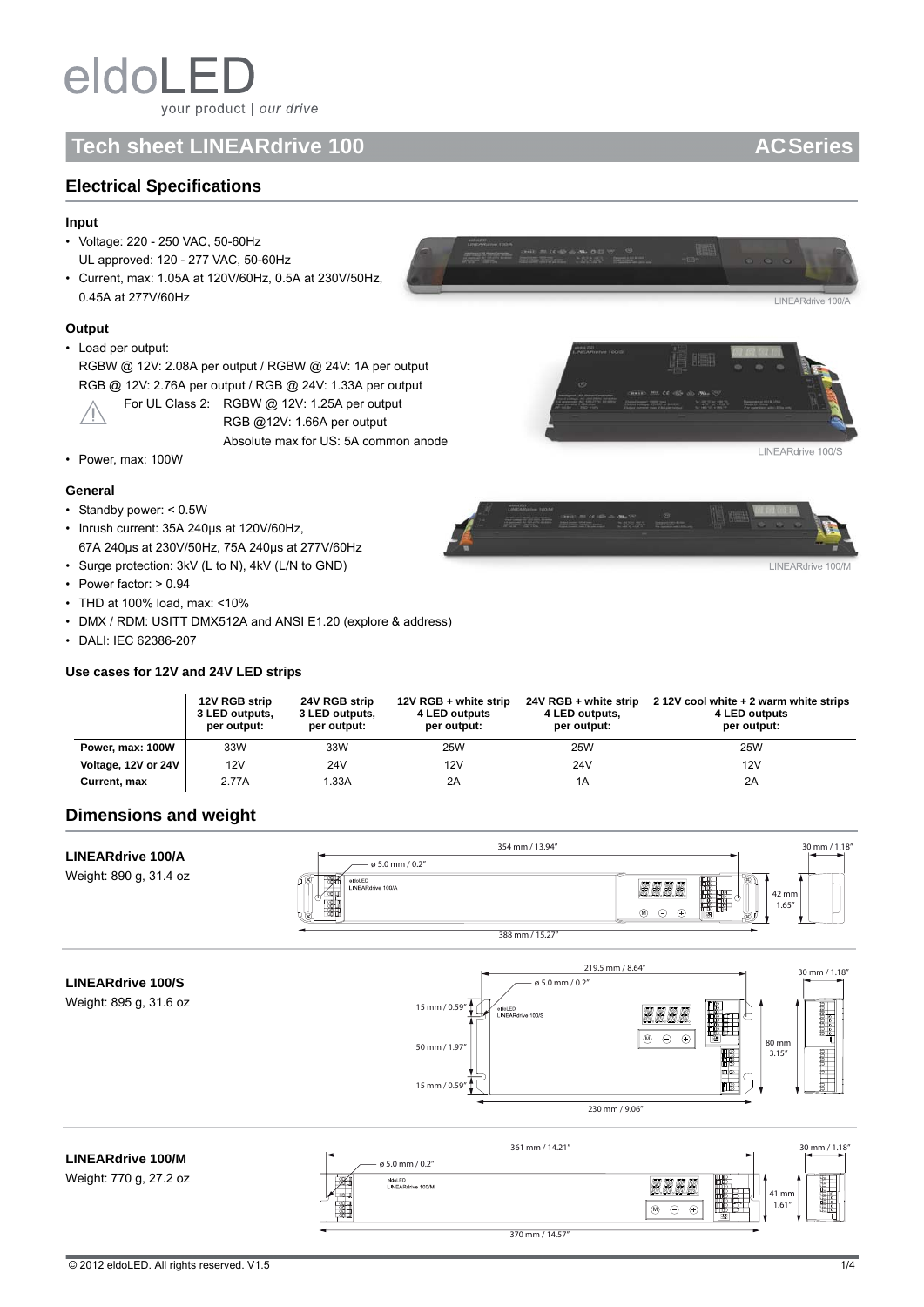# **Wiring data**

| • Wire type: solid or stranded copper   | • Maximum LED wiring length: |    |    |    |    |     |  |
|-----------------------------------------|------------------------------|----|----|----|----|-----|--|
| • Wire strip length: 9mm, 0.35 in.      | <b>AWG value</b>             | 20 | 19 | 18 |    | 16  |  |
| • Wire core cross section:              | Distance (m)                 | 14 | 18 | 22 | 28 | 36  |  |
| 0.5 - 1.5 mm <sup>2</sup> , AWG 20 - 16 | Distance (ft)                | 46 | 59 | 72 | 92 | 118 |  |

## **LINEARdrive 100/A**



## **LINEARdrive 100/S**



## **LINEARdrive 100/M**



WARNING: Risk of electrical shock. May result in serious injury or death. Disconnect power before servicing or installing.

CAUTION: The device may only be connected and installed by a qualified electrician. All applicable regulations, legislation and building codes must be observed. Incorrect installation of the device can cause irreparable damage to the device and the connected LEDs.

CAUTION: Pay attention when connecting the LED groups: polarity reversal results in no light output and often damages the LEDs.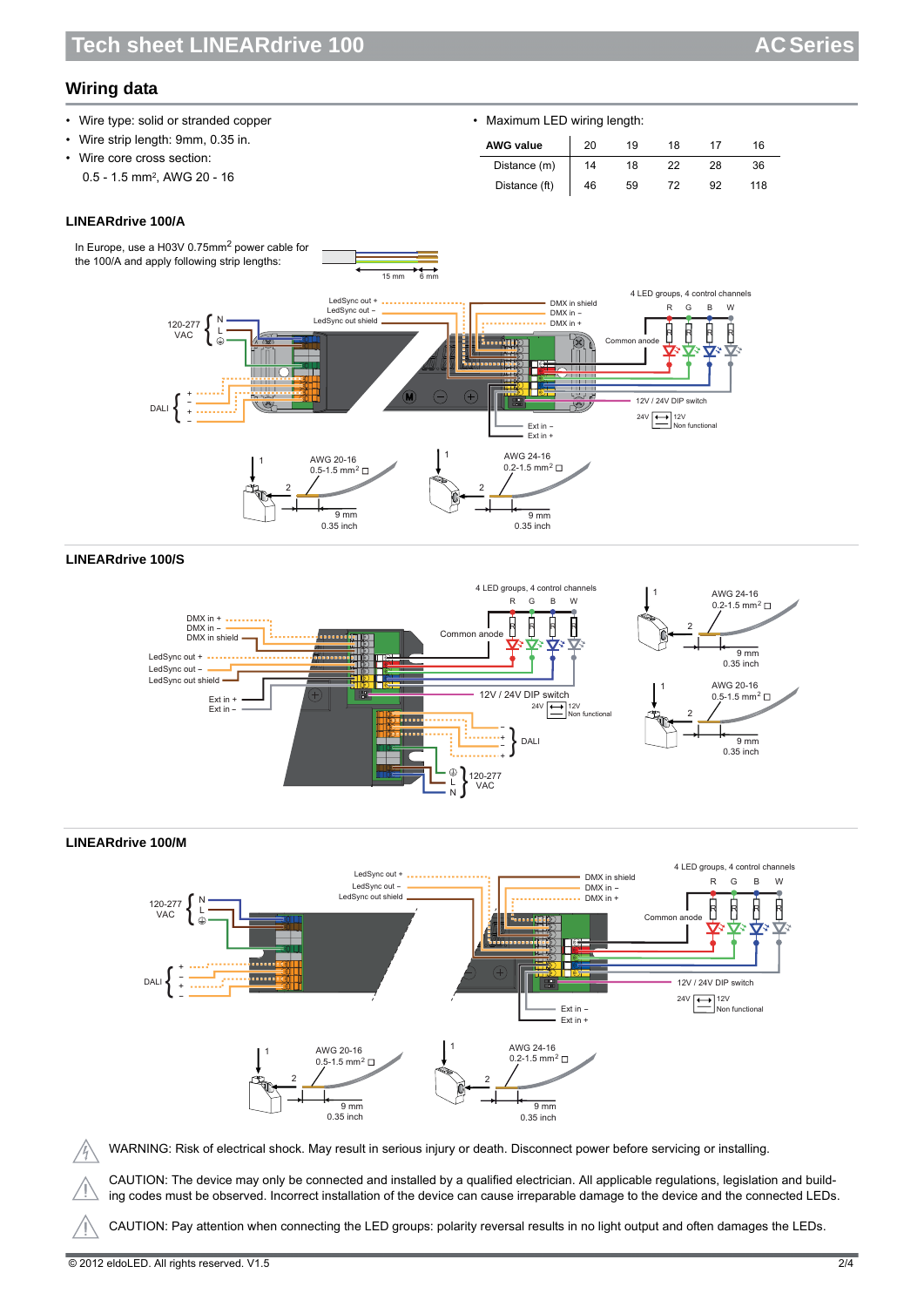# **Other information**

## **Thermal**

- Ta range: -40 ºC ... +50 ºC / -40 ºF ... +122 ºF
- Tc max: LINEARdrive 100/A 90 ºC / 194 ºF LINEARdrive 100/M 85 ºC / 185 ºF LINEARdrive 100/S 85 ºC / 185 ºF
- Typical self-rise of 30 ºC / 83 ºF at maximum load in free air without heat sink

## **Certifications**

- IEC 61347-1, IEC 61347-2-13, IEC 62384 + A1, EN 55015 + A1, EN 55022 + A1, IEC 61000-3-2, IEC 61547, IEC 62386-207
- CE
- ENEC by VDE
- UL: Recognized Component for US and Canada (file no. E333135), according to UL1310, UL8750. Class 2 output for US and Canada.
- Class A sound rating

50 ºC / 122 ºF • MTBF: 480,000 hours

free air without heat sink.

Actual lifetime tests are ongoing.

- FCC: Title 47CFR Part 15 Class B
- The wiring inside electrical enclosures shall comply with the 600V/105 ºC or higher.

• Life expectancy of 50K hours at Ta of lower or equal to

All measurements have been carried out at maximum load in

All lifetime-related figures are the result of simulations.



## **Lifetime data**



## **Power factor data**



Power factor vs Vout at Ta 25 ºC / 77 ºF

## **Europe, Rest of World North America**

eldoLED Europe bv eldoLED America, Inc. NL-5657 EB Eindhoven San Jose, CA 95110 The Netherlands **USA** T: +31 40 2054050 T: +1 408 451-9333 F: +31 40 2054058 F: +1 408 451-9335 E: info@eldoled.com

Luchthavenweg 18a 1762 Technology Drive #226

Sales support US/Canada: nasales@eldoled.com Sales support Rest of the World: sales@eldoled.com

# **Other documentation and support**

Visit www.eldoled.com/ACsupport for further documentation such as quick start guide, wiring diagram, tech sheet and 3D IGES files.

#### **Warranty**

eldoLED represents and warrants that for a period of 3 (three) years, as of the date of invoice, Products materially meet the specifications and specifically agreed upon quality, both as stated in the applicable datasheet and/or written design-in specifications, or as stated in writing otherwise by eldoLED, provided that these specifications are explicitly designated by eldoLED as "warranted specifications". For the complete warranty text, visit www.eldoled.com/terms.